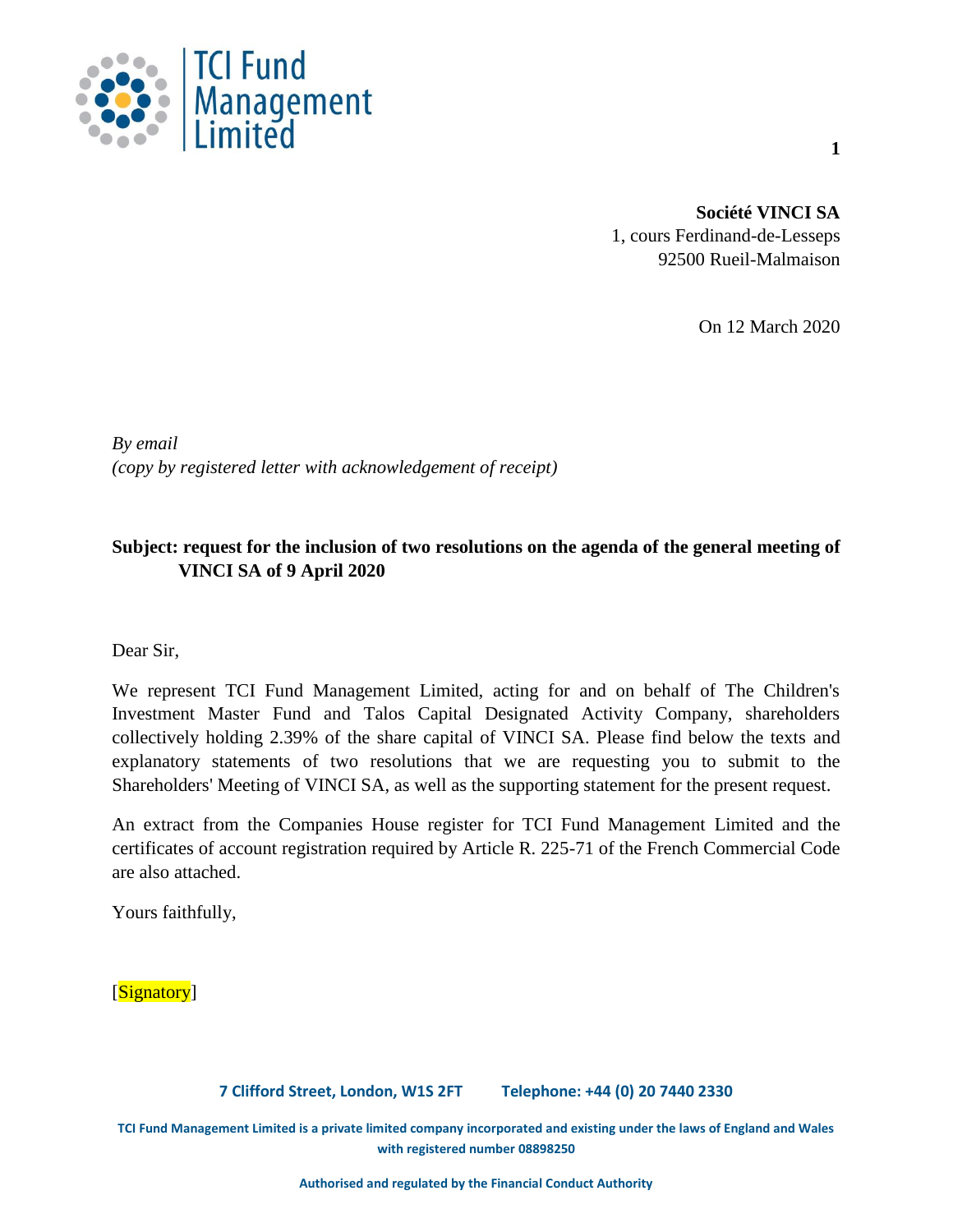

#### **RESOLUTIONS PROPOSED**

## **TO THE COMBINED GENERAL MEETING OF SHAREHOLDERS OF 9 APRIL 2020**

In accordance with articles L. 225-105 and R. 225-71 of the French Commercial Code, TCI Fund Management Limited, a company incorporated under English law and registered with Companies House under number 08898250, having its registered office at 7 Clifford Street, London, W1S 2FT, acting in the name and on behalf of (i) The Children's Investment Master Fund, located at PO Box 309, Ugland House, Grand Cayman KY1-1104, Cayman Islands and (ii) Talos Capital Designated Activity Company, located at 10 Earlsfort Terrace, Dublin 2 Ireland, requires the inclusion of two resolutions on the agenda of VINCI SA's Combined General Meeting of Shareholders to be held on 9 April 2020.

## **1. SHAREHOLDER RESOLUTION N°1**

## **1.1. Explanatory statement**

We believe that climate change related risks, in particular a company's greenhouse gas emissions will have a material effect on a company's long-term profitability, sustainability and ultimately investor returns. Therefore, and considering the climate change emergency, it is imperative that the Company discloses information relating to its climate transition plan which shall be consistent with the goals of the Paris Agreement, the objectives of France's national energy policy, and with the Task Force on Climate-related Financial Disclosure recommendations.

## **1.2. Text of the proposed resolution**

#### *Shareholder resolution n°1: annual disclosure of environmental information by the Company*

The General Meeting, voting under the quorum and majority conditions required for Ordinary General Meetings, requires the disclosure by the Company, on an annual basis and for the three years following the present General Meeting, at reasonable cost and without disclosing proprietary information, of annual sustainability information, including a description of its climate change transition plan, consistent with the goals of Articles 2.1(a) and 4.1 of the Paris Agreement and the goals of Article L. 100-4 of the French Energy Code (together, the '*Climate Transition Goals'*), and consistent with the Task Force on Climate-related Financial Disclosure

#### **7 Clifford Street, London, W1S 2FT Telephone: +44 (0) 20 7440 2330**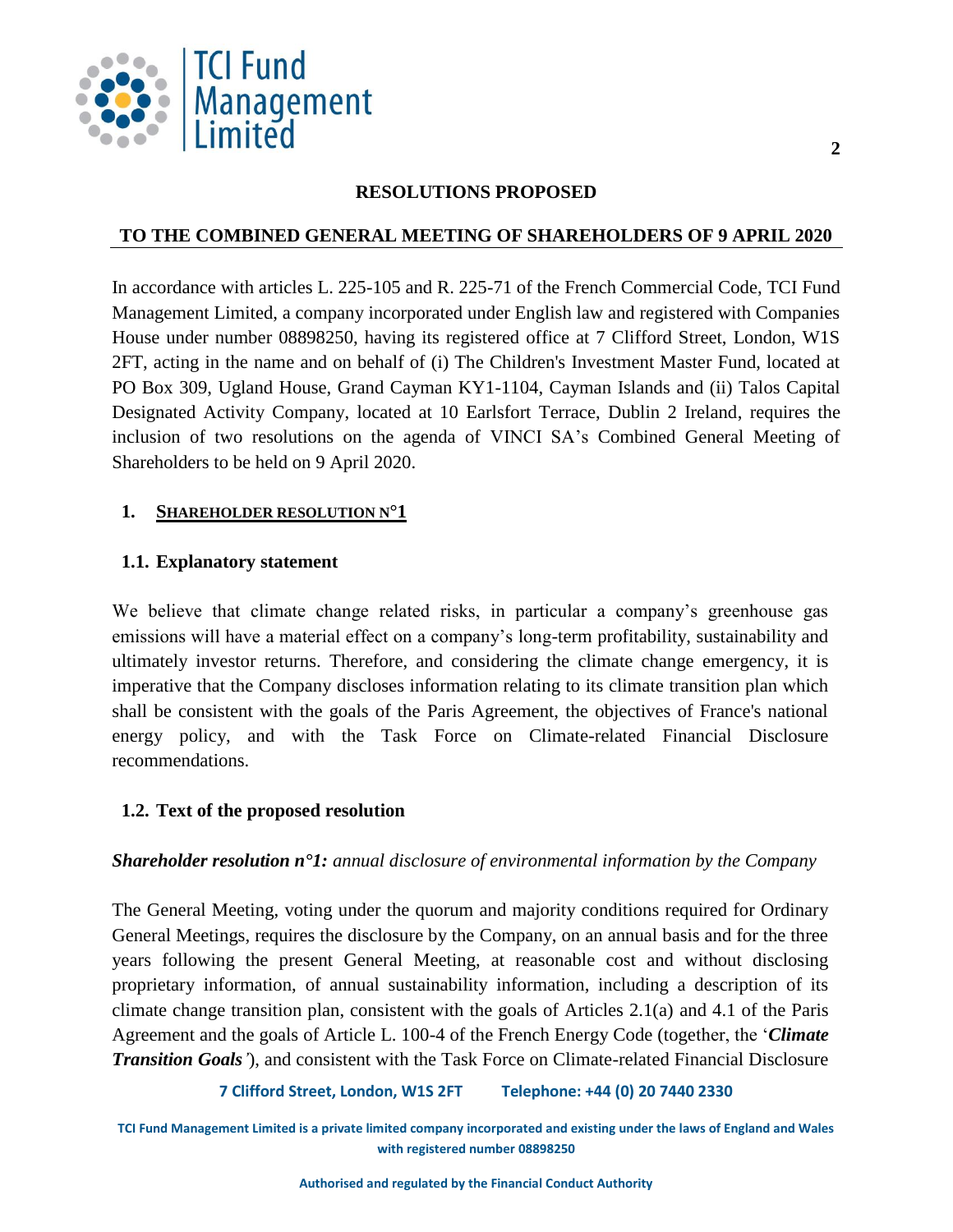

recommendations.

Such disclosure shall be posted to the Company's website no less than thirty days prior to its annual meeting of shareholders (save in respect of the Combined General Meeting of Shareholders to be held on 9 April 2020 where such disclosure shall be posted as soon as reasonably practicable) and shall address, at a minimum:

- (1) **Metrics and Targets:** the Company's principal metrics and relevant targets or goals related to Scope 1, Scope 2 and Scope 3 greenhouse gas emissions (GHG) over the short (1 to 3 years), medium (3 to 5 years) and long-term (10-30 years), consistent with the Climate Transition Goals, together with disclosure of:
	- a. the Company's targets to promote reductions in its operational greenhouse gas emissions, to be reviewed in line with changing laws and protocols and other relevant factors;
	- b. the estimated carbon intensity of the Company and its progress on reduction in carbon intensity over time; and
	- c. direct linkage between the above targets and executive remuneration; and
- (2) **Capital Expenditure**: how the Company evaluates the consistency of each new material capex investment with (a) the Climate Transition Goals and separately (b) a range of other outcomes relevant to its strategy, including the cost of meeting its GHG reporting and targets commitments;
- (3) **Progress reporting:** an annual review, beginning in respect of 2020, of progress against  $(1)$  and  $(2)$  above.

## **2. SHAREHOLDER RESOLUTION N°2**

## **2.1. Explanatory statement**

We believe climate change risks for companies are so important that it is not sufficient for these risks to be addressed through its mere inclusion in the Extra-Financial Performance Statement (Corporate Responsibility Report), in particular, since that does not allow a separate discussion on the climate transition topic. The Board should allow, as a separate item on the agenda and on an advisory basis, a vote on the annual sustainability information described in shareholder

**7 Clifford Street, London, W1S 2FT Telephone: +44 (0) 20 7440 2330**

**TCI Fund Management Limited is a private limited company incorporated and existing under the laws of England and Wales with registered number 08898250**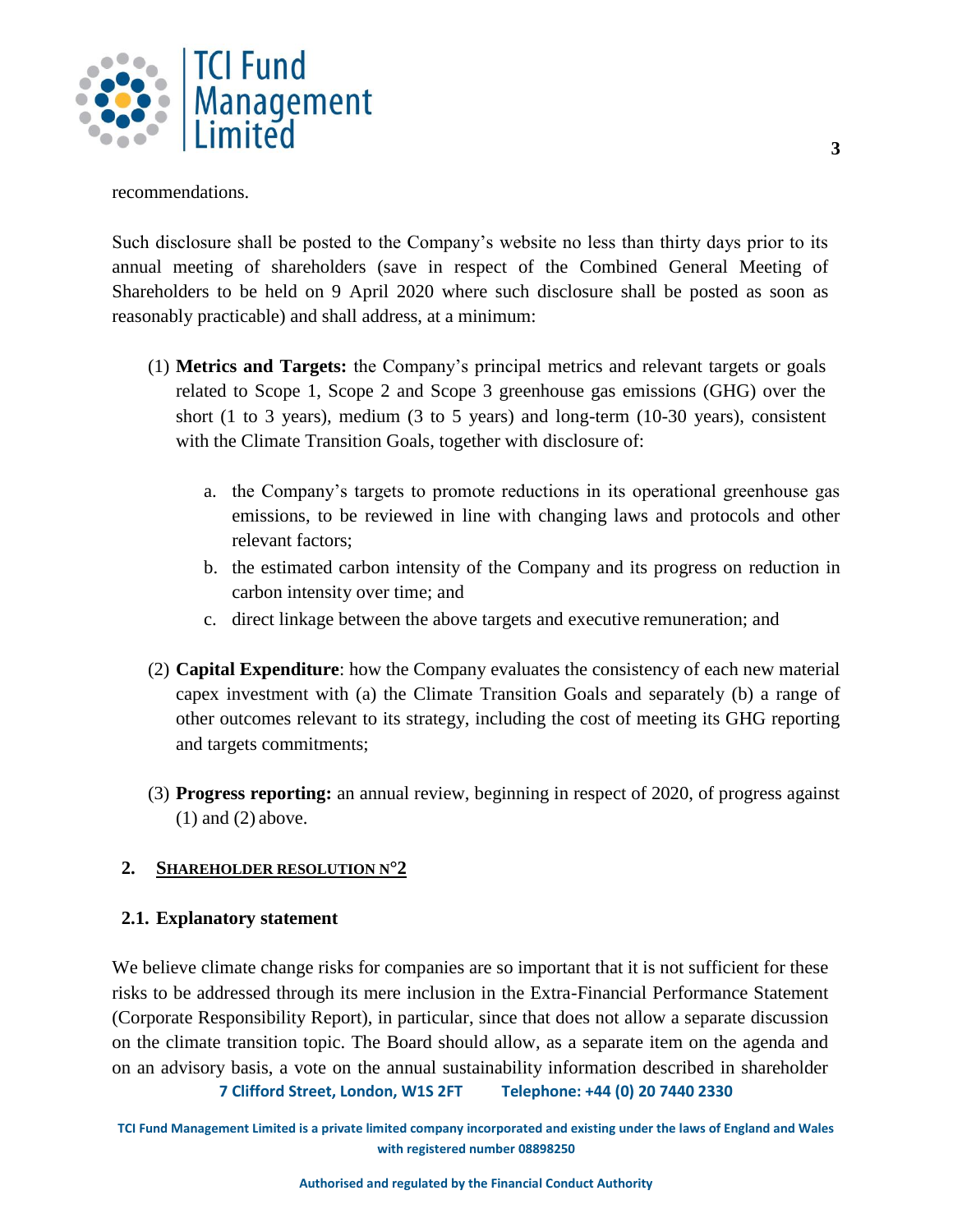

resolution n°1.

## **2.2. Text of the proposed resolution**

*Shareholder resolution n°2: inclusion on the agenda of annual general meetings of an advisory vote on environmental information*

The General Meeting, voting under the quorum and majority conditions required for Ordinary General Meetings, requires, for the three years following the present General Meeting, the inclusion by the Board of Directors of a specific resolution on the agenda of each Annual General Meeting, by which it submits to the vote of the shareholders on an advisory basis, and not to diminish the role and responsibilities of the Board of Directors, the approval of its approach to climate matters as disclosed in the annual sustainability information described in shareholder resolution n°1.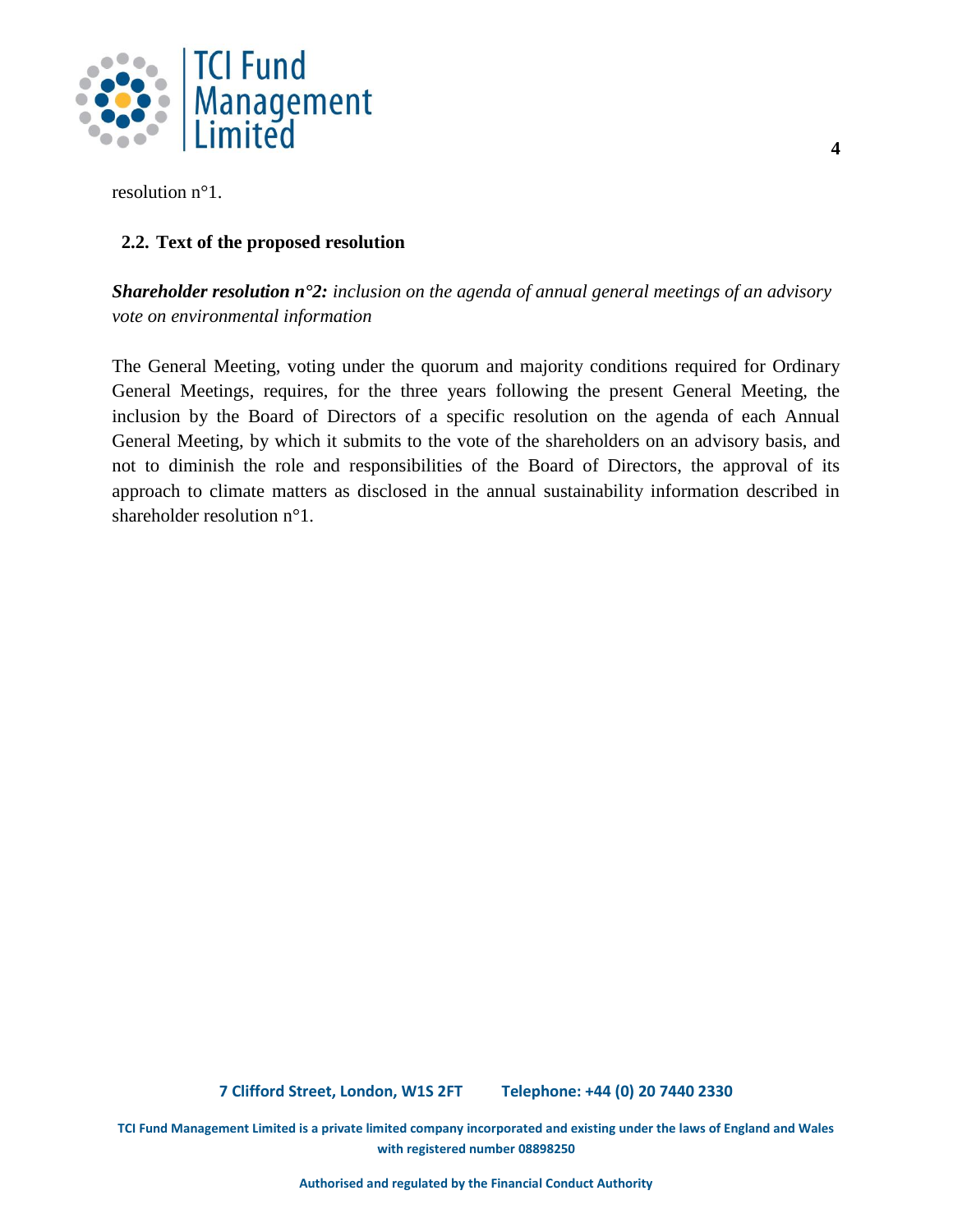

## **SUPPORTING STATEMENT FOR THE PROPOSED RESOLUTIONS**

## **FOR VINCI SA'S ANNUAL GENERAL MEETING OF 9 APRIL 2020**

Pursuant to Article R. 225-71 paragraph 7 of the French Commercial Code, the reasons for the request for the inclusion of the two resolutions (the "**Proposed Resolutions**") on the agenda of the Shareholders' Meeting of VINCI SA (the "**Company**") are described below.

For the purposes of this statement, "**Climate Transition Goals**" means the goals of (i) Articles 2.1(a) and 4.1 of the Paris Agreement, and (ii) Article L. 100-4 of the French Energy Code, as amended by Law No. 2019-1147 of 8 November 2019 on Energy and Climate Change.

The Proposed Resolutions contain a proposal to require the disclosure by the Company, on an annual basis and for the three years following the 2020 General Meeting, at reasonable cost and without disclosing proprietary information, of annual sustainability information, including a description of its climate change transition plan, consistent with the Climate Transition Goals, and consistent with the Task Force on Climate-related Financial Disclosure recommendations (the "*TCFD Recommendations*").

The reasons for such proposal are the following:

## *Climate Change Related Risks*

We believe that climate change related risks, in particular a company's greenhouse gas ("**GHG**") emissions will have a material effect on a company's long-term profitability, sustainability and ultimately investor returns. These risks include regulation, taxation, competitive disadvantage, brand impairment, financing, physical asset impairment and litigation.

The concern over climate change risks led France to adopt a Law on energy and climate change on 8 November 2019 which amended the French Energy Code, declaring a climate and ecological emergency. Pursuant to Article L. 100-4 of the French Energy Code, the objectives of France's national energy policy are in particular:

- cutting its GHG emissions by 30%, (compared to 1990 levels) and achieving carbon neutrality by 2050;

**7 Clifford Street, London, W1S 2FT Telephone: +44 (0) 20 7440 2330**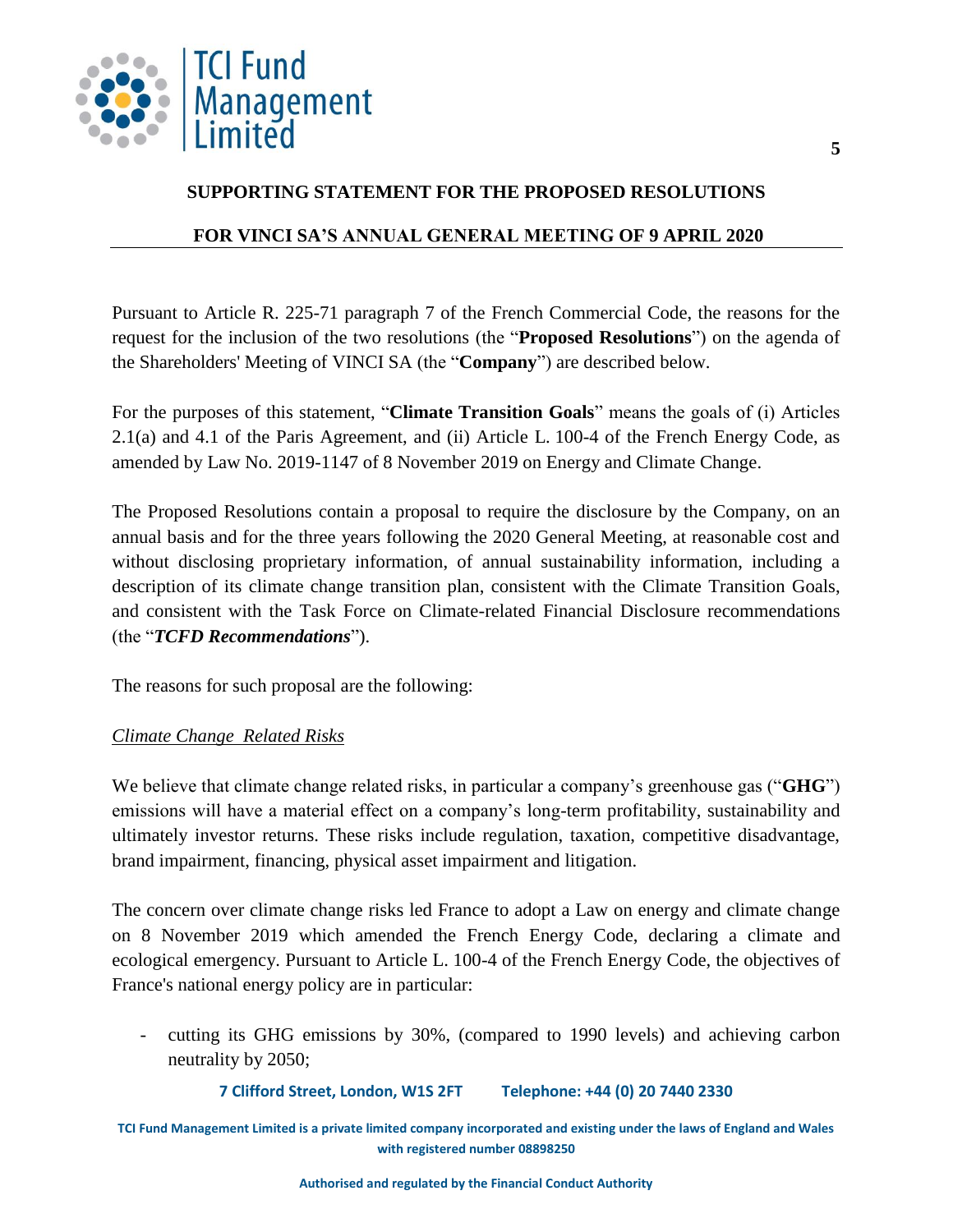

- reducing final energy consumption by 50% in 2050 (compared to 2012 levels), aiming at intermediate targets of around 7% in 2023 and 20% in 2030;
- reducing primary energy consumption of fossil fuels by 40% in 2030 (compared to 2012 levels);
- increasing the share of renewable energies to 23% of total gross final energy consumption in 2020 and to at least 33% of this consumption in 2030, and, in order to achieve this objective, renewable energies will have to account for at least 40% of electricity production, 38% of final heat consumption, 15% of final fuel consumption and 10% of gas consumption.

With regard to forthcoming legislative developments, Article L. 100-1 A of the French Energy Code provides that by 1 July 2023, and then every five years thereafter, a law will need to determine the objectives and set the priorities for the national energy policy to respond to the ecological and climatic emergency. In addition, President Emmanuel Macron, during his 13 February 2020 speech for the launch of the French Biodiversity Office, underlined France's ambition to accelerate the transition to a low carbon economy and to persuade all countries to agree to carbon neutrality by 2050 and to increase collective commitments by 2030.

From a European perspective, the European Commission adopted several of the TCFD Recommendations (see for example communication C 209/01 of 20 June 2019), and invited publicly listed companies to publish certain information such as:

- the resilience of the company's business model and strategy, taking into consideration different climate-related scenarios over different time horizons, including at least a 2 °C or lower scenario and a greater than 2 °C scenario;
- climate-related targets the company has set as part of its policies, especially any GHG emissions targets, and how company targets relate to national and international targets and to the Paris Agreement in particular;
- the outcomes of the company's policy on climate change, including the performance of the company against the indicators used and targets set to manage climate-related risks and opportunities;

**7 Clifford Street, London, W1S 2FT Telephone: +44 (0) 20 7440 2330**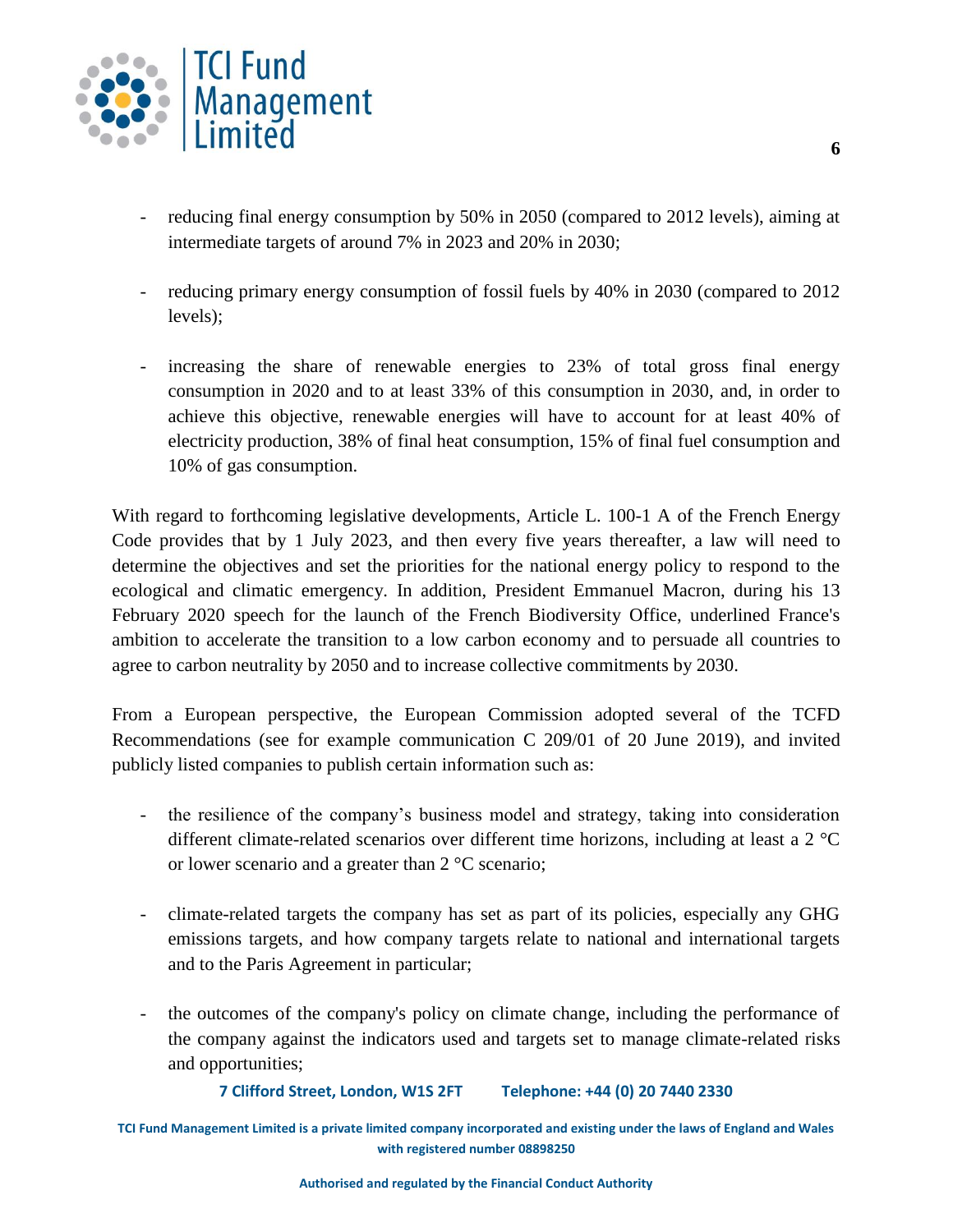

- the development of GHG emissions against the targets set and the related risks over time.

According to the Commission, companies should consider setting targets for 2025 or 2030 and review them every five years. They should also consider setting a target for 2050 to align with the Paris Agreement.

Furthermore, the French Financial Markets Authority, in its 2019 annual report on CSR, pointed out that more than half of issuers (54%) mentioned the TCFD standard in their environmental reporting.

In light of the above, it is imperative that the Company disclose information relating to its climate transition plan which shall be consistent with the Climate Transition Goals and the TCFD Recommendations.

#### *Shareholder engagement, disclosure and vote*

 $\overline{a}$ 

We believe that shareholder engagement on climate change is crucial, not only for benefit of the economy and society as a whole, but also for the long-term benefit of companies, their profitability, sustainability and shareholder returns.

Climate action failure (defined as the failure of governments and businesses to enforce or enact effective measures to mitigate climate change, protect populations and help businesses impacted by climate change to adapt) has been ranked as the number 1 global risk in terms of impact and the number 2 global risk in terms of likelihood in the most recent Global Risks Report 2020 of the World Economic Forum<sup>1</sup>. Climate change is not just another risk: it is the single most important risk governments and businesses are facing.

We believe climate change risks for companies are so important that it is not sufficient for these risks to be addressed through its mere inclusion in the Extra-Financial Performance Statement (Corporate Responsibility Report), in particular, since that does not allow a separate discussion on the climate transition topic. Regardless of the company also including climate risk related information in its financial documents and Extra-Financial Performance Statement, the Board should allow as a separate item on the agenda of the annual general meeting, and on an advisory

**<sup>7</sup> Clifford Street, London, W1S 2FT Telephone: +44 (0) 20 7440 2330** <sup>1</sup> http://www3.weforum.org/docs/WEF\_Global\_Risk\_Report\_2020.pdf

**TCI Fund Management Limited is a private limited company incorporated and existing under the laws of England and Wales with registered number 08898250**